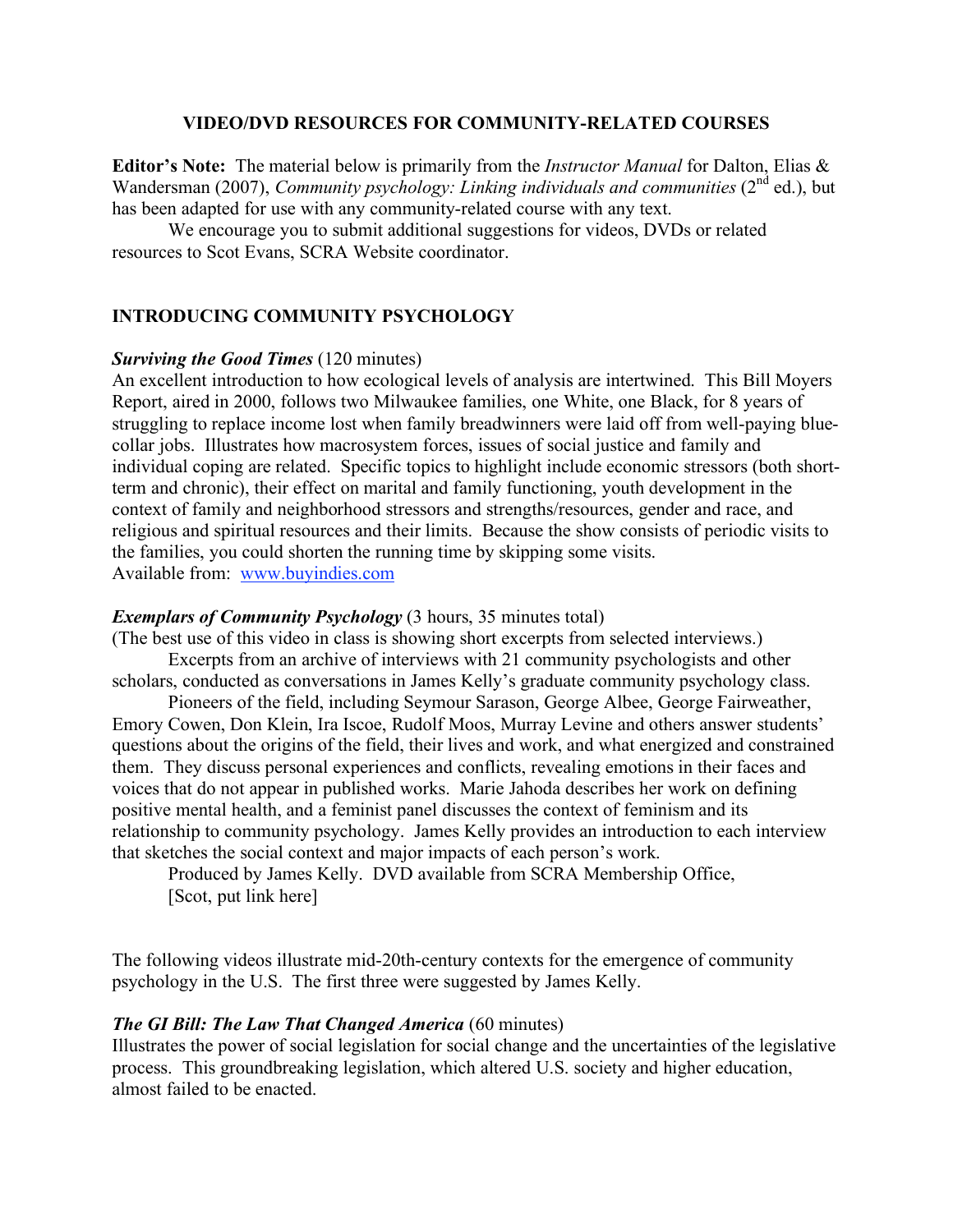Available from: www.amazon.com

### *The Homefront* (110 minutes)

Documents the everyday effects of the Second World War on U.S. civilians, and of racism and sexism on the lives of women and African-Americans seeking jobs. SVE/ Churchill Media: www.clearvue.com

### *Freedom on My Mind* (110 minutes)

Powerful presentation of the role of ordinary citizens in the civil rights movement through 1964. Clarity Films: www.clarityfilms.org

### *A Time For Justice* (38 minutes)

Part of *America's Civil Rights Movement*, a teaching kit for high school classes but adaptable to college. The video is a useful overview of the civil rights movement. Teaching Tolerance: www.tolerance.org/teach

### *Eyes on the Prize* (12 hours)

It's too long for showing in its entirety in class, but this PBS series documented 30 years of the civil rights movement, and excerpts offer a focus on specific topics that shorter videos cannot. Suggested by James Emshoff. Due to be re-released in Fall 2006, with a study guide by Facing History and Ourselves: www.facinghistory.org

PBS Video (anticipated availability Fall 2006): www.shop.pbs.org/education

### *Feature-Length Films*

Some instructors in community psychology courses begin or complement their course by having students watch and discuss a feature-length film, whether fictional or a documentary. You may stage a "movie night" for the class to watch together, or just assign students to rent the video and discuss the film on scheduled day in class, or have them write brief papers on it. If chosen well, the film can provide memorable illustrations for community concepts that you can use throughout the course. Many films can be springboards for a discussion of the core values and topics of community psychology.

Your own sense of your students is the best guide. Consider what films, scenes or images may be uncomfortable for some students, especially those with more conservative lifestyles. Offer an alternative learning experience to students who do not wish to view a film. Even if you have seen a film previously, review it again before using it for class, trying to see it through the eyes of a reluctant student in your university context. While discussing a film, listen carefully to students' views. As works of art, films can elicit divergent yet valid responses from viewers.

## **WEBSITE TEACHING RESOURCES ON U.S. HISTORICAL AND SOCIAL ISSUES**

The websites here offer information and resources, including videos and related materials, on historical and social forces relevant to community and social issues, human diversity, and social justice.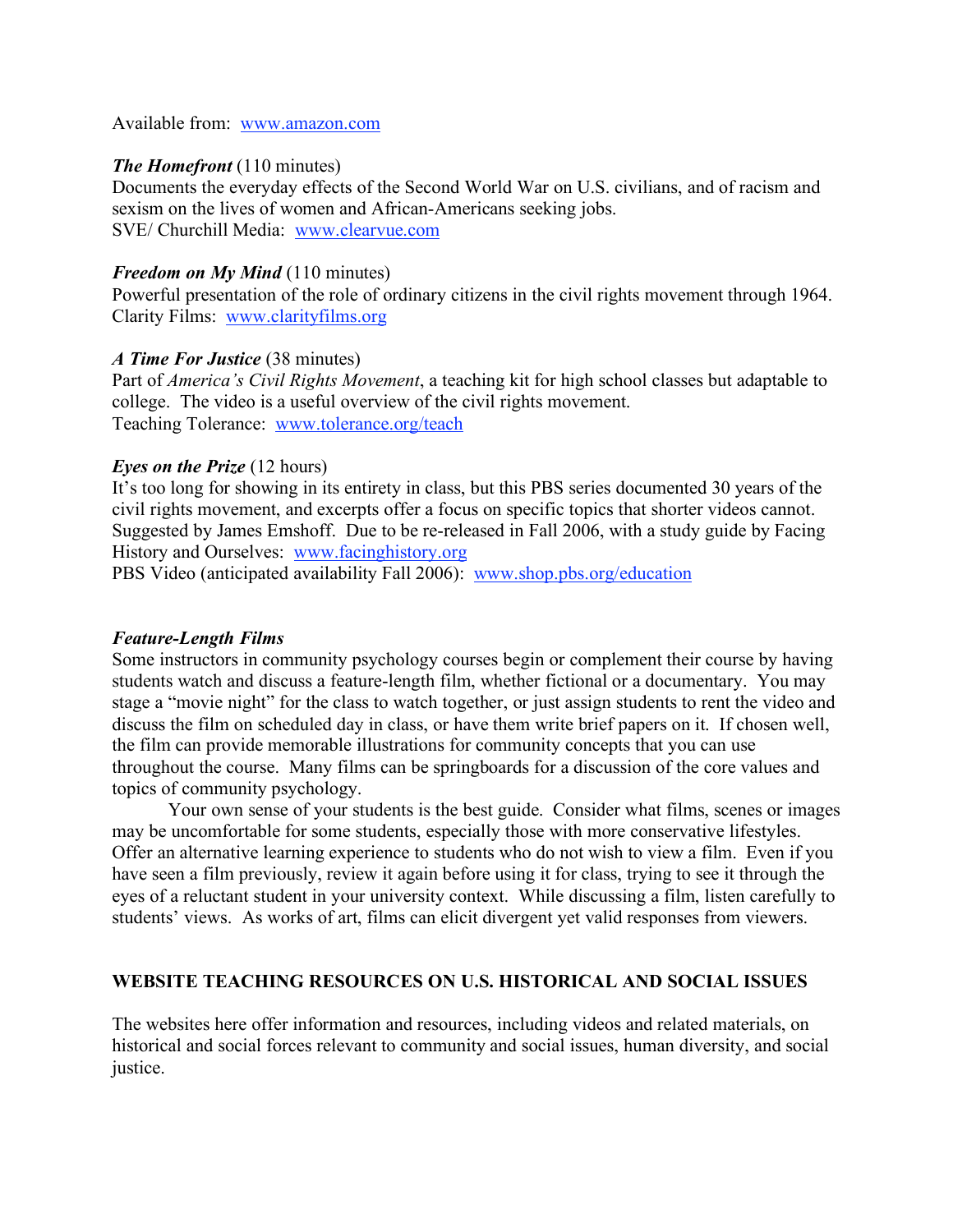## **Facing History and Ourselves:** www.facinghistory.org

This website offers curriculum materials, study guides for use with videos, and other resources for teaching that links historical events with engagement in today's communities, about topics relating to community and social change, liberation, and social justice. Includes links to related websites such as www.facinghistorycampus.org

## **Teaching Tolerance:** www.tolerance.org/teach/

Includes educational activities and resources on issues of human diversity and social justice, for use with students and adults, including links to other online resources.

## **National Resource Center on Domestic Violence:** www.nrcdv.org/

This database provides information on videos concerning domestic violence, sexual assault, sexual harassment, and other topics. Click on Resources/NRCDV Video List to access information on video content and where to purchase. NRCDV does not sell these videos, but provides information on how to contact distributors. Its database can be searched by title of video or by content area.

Many videos offer vivid portrayals of historical forces and social issues relevant to community psychology. Browse for one that fits your purposes at online book and video stores, or at these sources for many videos originally broadcast on PBS:

PBS videos: www.shoppbs.org Annenberg Media: www.learner.org

# **HUMAN DIVERSITY**

Videos are an excellent way to broaden students' experience beyond their own culture and to illustrate oppression and acculturation issues. However, they require discussion that bridges between the events and viewpoints on camera and students' preconceptions and experiences. In addition, not all videos on diversity issues identify community resources and strengths. Your own viewing of television and film documentaries can lead you to other useful resources that can be used in whole or in part in class. Our list also includes a website with teaching resources and an article with practical tips on teaching about diversity issues.

### *Skin Deep: College Students Confront Racism* (53 minutes) *What's Race Got To Do With It?* (55 minutes)

In *Skin Deep* (1995), a multiracial group of college men and women discuss issues of race on campus and in their lives. *What's Race* (forthcoming, 2006) is a sequel that follows a diverse group of students in a 16-week inter-group dialogue on race and related issues, and frames the issues with background information on the issues. Either video can be used alone. California Newsreel: www.newsreel.org

### *Race: The Power of an Illusion* (3 episodes, 56 minutes each)

A three-part series that uses scientific research to challenge biological conceptions of race, traces the history of "racial" concepts in science and psychology, and (in the third episode) delineates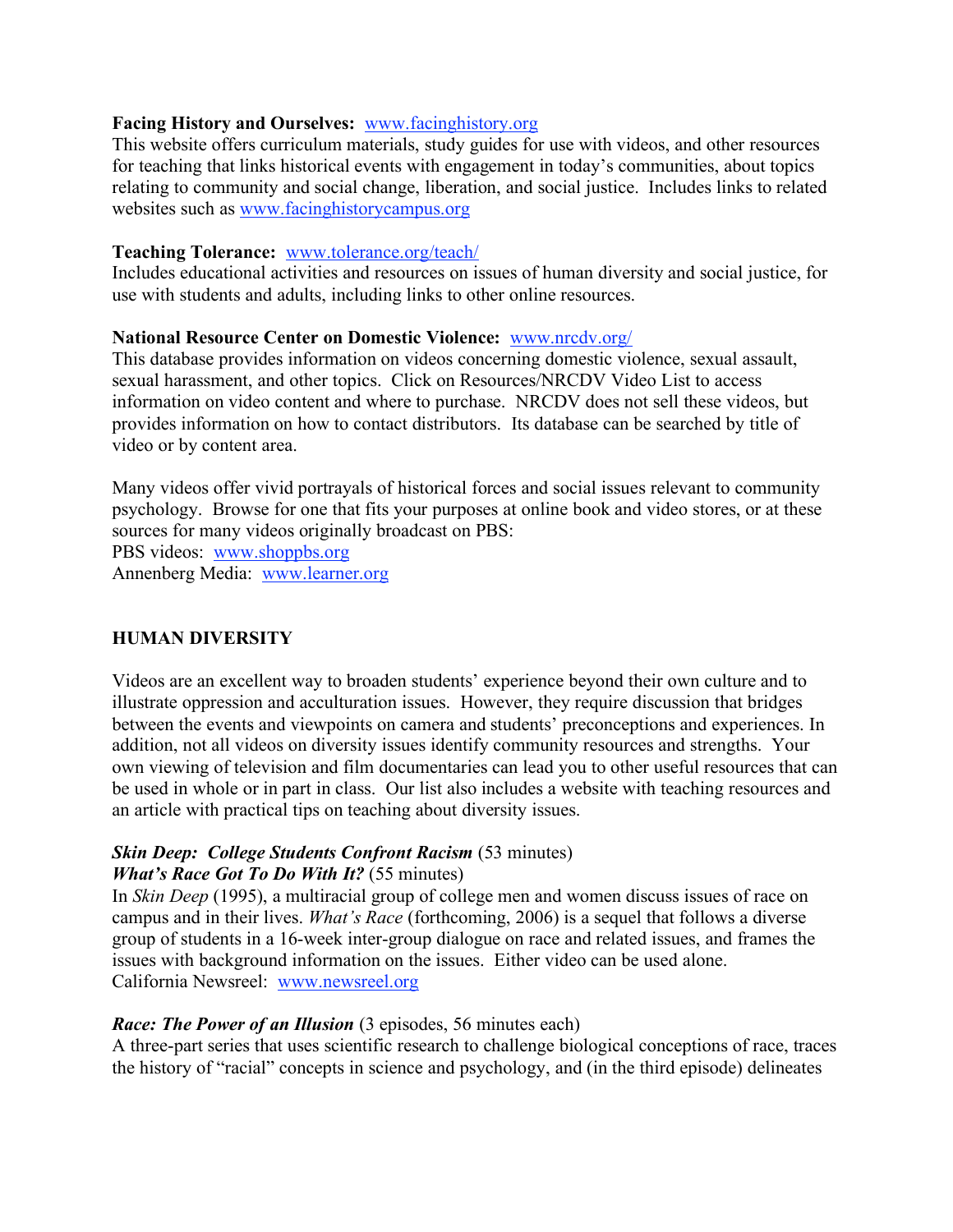the political, economic and cultural uses of racial ideas to bolster white privilege. Episodes can be purchased individually or together. California Newsreel: www.newsreel.org

*True Colors* (18 minutes)

An ABC News report depicting actual incidents of racial discrimination in U.S. daily life. A White man and a Black man go shopping in a mall and for cars, and look for jobs and apartments. Discriminatory treatment against the African American is documented, with data on trends across U.S. society and commentary by consultants. Although this 1991 episode seems dated to some students, it portrays clear instances of discrimination in multiple contexts, links with current research (e.g., Pager, 2003, *Am. J of Sociology* ), and generates discussion. Employee University: www.employeeuniversity.com/employmentlaw/catalog/ (click on Workplace Discrimination)

# *Blue Eyed* (varied running times)

This popular training tool comes in several versions, all based on the original 1968 teaching exercise conducted by Jane Elliot with third-graders that created and analyzed prejudice based on eye color. Video versions also include more recent exercises with adults, and can be ordered in varying lengths for class use.

Employee University:

www.employeeuniversity.com/corporatevideotraining/TrainingVideos/janeelliot.htm

A 93-minute version of *Blue Eyed* with Jane Elliot is also available from California Newsreel: www.newsreel.org

# **Videos on Native American Women**

Carol Yakish recommended the following videos on women in cultural, particularly Native American, context. All are available from Women Make Movies, www.wmm.com, which also has many other videos on women's and diversity issues.

*Honoring Our Voices* (33 minutes)

Six Native American women describe the importance of Native cultural traditions in their recovery from family violence.

*Song Journey* (57 minutes)

A Navaho filmmaker's portrait of Native American women musicians.

*Wind Grass Song: The Voice of Our Grandmothers* (20 minutes)

Oral histories of senior Oklahoma women: Black, Native American and White.

*...And Women Wove It in a Basket...* (70 minutes)

Documentary of a Klickitat woman and basket weaving in her life and culture.

*It Starts With a Whisper* (28 minutes)

A young Native woman faces choices of acculturation and loyalty to her culture.

# *Strangers and Kin* (58 minutes)

This video traces the history of the hillbilly stereotype through film, network news, literature, interviews, and humor. It illustrates issues of multiple levels of oppression and of acculturation of Appalachians in U.S. society.

Appalshop Films: www.appalshop.org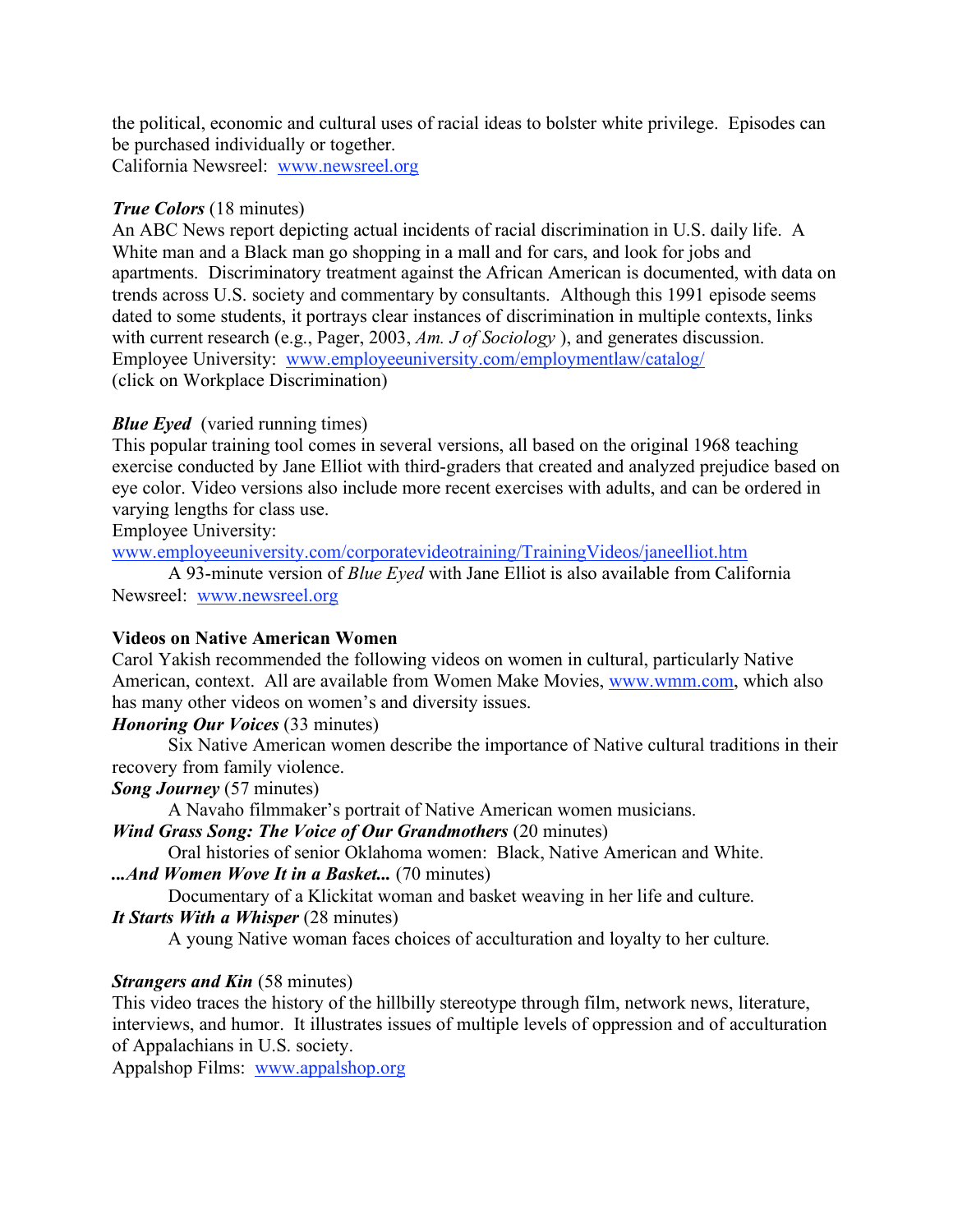### **Stranger With a Camera** (60 minutes)

If your students can appreciate the analogy that community research (especially qualitative research) resembles documentary film-making, this video will raise difficult and complex issues about documenting/researching low-income communities.

Set in eastern Kentucky and narrated by an area native, it probes an incident in which a local man killed a prominent filmmaker who was making a documentary of poverty in Appalachia. The film crew had obtained permission for filming from renters of low-income housing, and it was their landlord who shot the filmmaker. Interviews reveal the diversity of local opinion about film/TV portrayals of Appalachian poverty, and realities of economic power and injustice. Issues relevant to community research include its relation to or challenging of injustice, under what conditions filming (or research) exploits communities, and whether community strengths are portrayed. (See discussion questions elsewhere on this webpage.) Appalshop Films: www.appalshop.org

### **Recommended Website and Article**

Society for the Teaching of Psychology, Office of Teaching Resources in Psychology: www.teachpsych.org ; www.lemoyne.edu/OTRP/teachingresources.html#diversity Resources on teaching about diversity topics for psychology instructors. You can download or order annotated, peer-reviewed lists of teaching materials on cross-cultural issues and other diversity topics, including gay, lesbian, and bisexual students on campus. OTRP also has resources on many other topics regarding teaching psychology.

Gloria, A.M., Reickmann, T., & Rush, J. (2000). Issues and recommendations for teaching an ethnic/culture-based course. *Teaching of Psychology, 27,* 102-107.

This article provides a good, practical introduction. Although it is based on an entire course in ethnic/cultural psychology, many of its suggestions apply to the coverage of human diversity in a community psychology or related course. The authors cover challenges related to four issues. First, students often aren't comfortable with complexities of cultural, ethnic (or racial, gender, or other) diversity and concepts. Second, they approach the course from differing developmental levels of ethnic/cultural (or racial, gender, sexual orientation) identity. For instance, few heterosexual students have thought about the societal privileges of heterosexuality. Third, students may not like what they learn about themselves or their communities; dealing with these emotions can be challenging. Fourth, students often will try to apply their learning and may need discussion of how that may proceed. For each issue, the authors provide practical suggestions for pedagogy.

# **COMMUNITY AND SOCIAL ACTION**

# *The Rural Studio* (56 minutes)

Architect Samuel Mockbee founded the Rural Studio, where Auburn University architecture students plan and build structures for low-income clients in rural Hale County, Alabama. The Rural Studio donates services and materials; students learn about designing and building lowcost structures in partnership with low-income families and communities. These low-cost houses and community buildings often use recycled materials. Clients meet with students to make plans jointly. The Rural Studio website describes its goal as being "to refine the student's social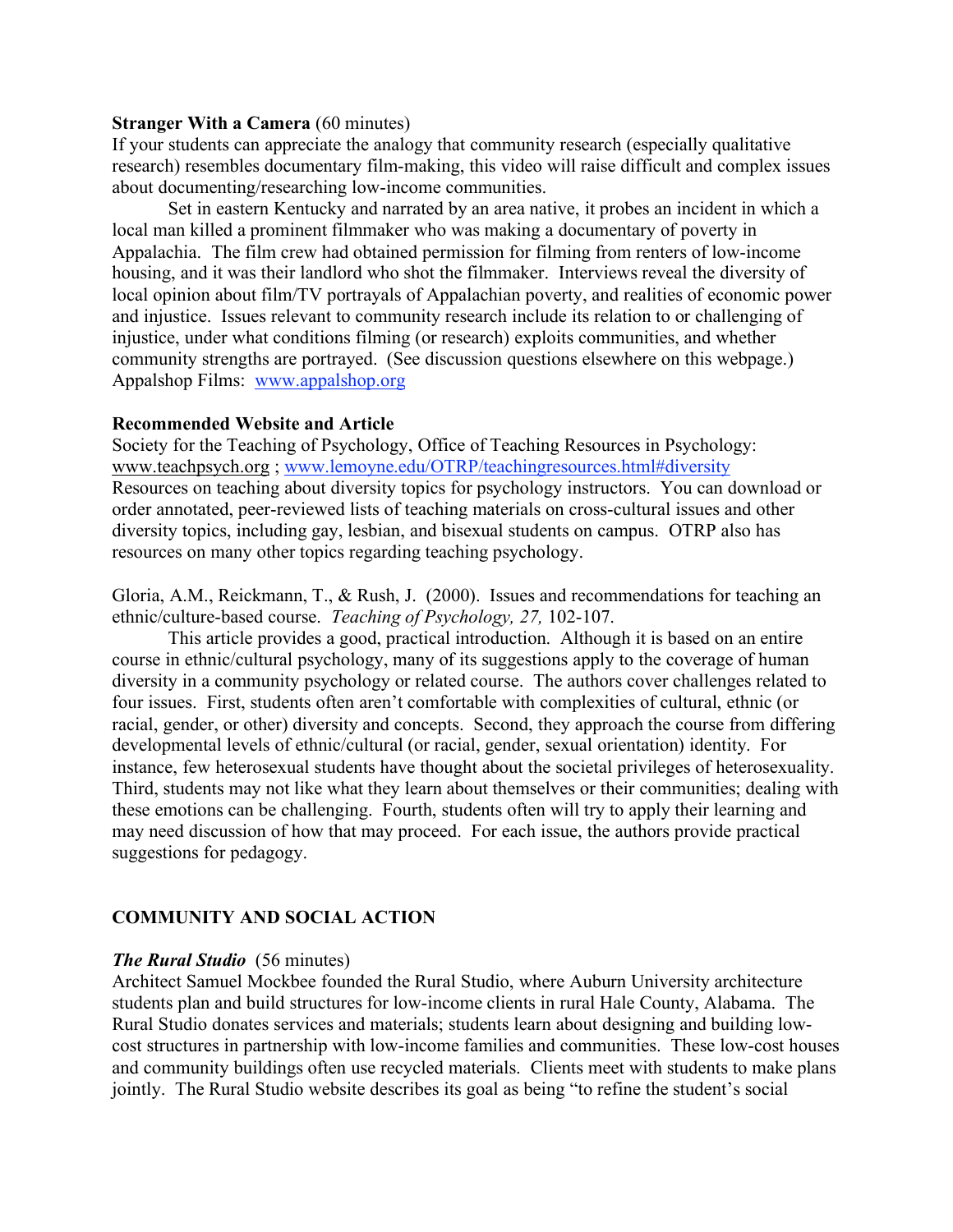conscience and to learn first-hand the necessary social, cultural and technological concepts of designing and building", through "sharing the sweat" with clients.

This video documents the process and some of the structures, including interviews with residents, students and architects. There are some downsides not mentioned in the video: not all students or professionals communicate well across boundaries of race and class, and not all clients are satisfied; these process problems resemble the challenges to participatory community research. This video emphasizes the positive, and can open discussion of possibilities of building spaces for community and family life.

Order video from: info@ruralstudiofilm.com Rural Studio website: www.ruralstudio.com

# *Ways We Live: Exploring Community* (10 videos, 26 minutes each)

A series on new forms of community and community-building in Canada and the U.S. Videos on physical spaces and community design, inclusion of persons with disabilities and aging persons, intentional communities, ethnic diversity and sense of community, and other topics. Episodes can be ordered separately or as a unit. (Suggested by Karen Shue.) Bullfrog Films: www.bullfrogfilms.com

# *Cultivating Change* (50 minutes)

A tour of garden projects illustrates how growing and cooking food can reconnect people with the sources of their sustenance and foster personal, community and social change. Bullfrog Films: www.bullfrogfilms.com

### *Not in Our Town*, *Not in Our Town II* (60 minutes each) *Not in Our Town Northern California*

These three documentaries cover community responses to hate incidents (e.g., racist, anti-Semitic, and heterosexist) in towns and cities across the U.S. The first documents incidents in Billings, MT, and the community's responses. The second returns to Billings and covers incidents in other communities as Not in Our Town became a national campaign. *Not in Our Town Northern California* (2005) focuses on communities in that region. All show effective responses to hate incidents, and illustrate harnessing sense of community to promote social justice.

Each video can be used alone. *Not in Our Town II* and *Not in Our Town Northern California* visit several communities, so you can show only some to shorten the running time. Each video can be purchased with study guides.

Videos and other materials are available from The Working Group: theworkinggroup.org Additional community stories and information can be found at: www.pbs.org/niot

# *Buffalo Creek Revisited* (31 minutes)

A follow-up, ten years later, of survivors of a devastating flood in an West Virginia village caused by collapse of a dam owned by a coal-mining corporation. Frankly portrays long-term effects of the disaster, the importance of sense of community, how villagers' efforts to rebuild their community were opposed by coal companies and government, and the importance of local community control. Because the constraints on citizen action were strong, this video is not as upbeat as the Not in Our Town series.

Appalshop Films: www.appalshop.org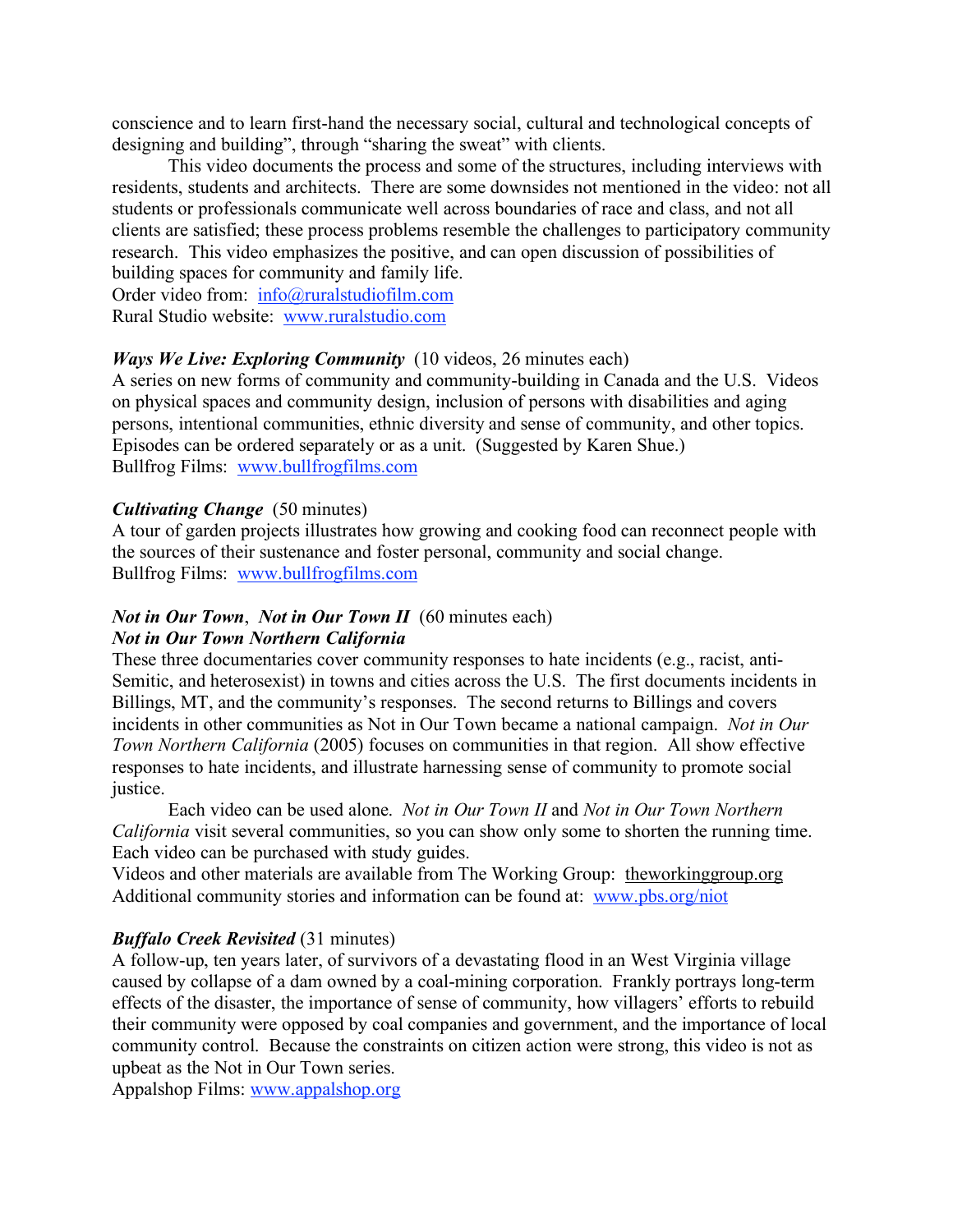## *The Democratic Promise: Saul Alinsky and His Legacy*

(57 minutes)

A documentary tracing the history and continuing influence of Alinsky's vision and tactics for empowering disenfranchised communities. Profiles community organizations and campaigns led by Alinsky and today's groups that exemplify his legacy. (Suggesed by Reid Sondrup.) (See comments below on discussing Alinsky's work.) Berkeley Media: www.berkeleymedia.com

# *Saul Alinsky Went to War* (57 minutes) *Encounter with Saul Alinsky: Part 1: CYC Toronto* (29 minutes) *Encounter with Saul Alinsky: Part 2: Rama Indian Reserve* (32 minutes) *Deciding to Organize* (34 minutes)

National Film Board of Canada: www.nfb.ca

These videos, produced in the 1960s yet still classics, document the processes of Alinsky's work.

Gloria Levin, who was trained as a community organizer at Alinsky's Industrial Areas Foundation, suggested one of these, but also added these comments: "When I used [*Saul Alinsky Went* to *War*], I found that students got carried away with his charisma and boldness and swagger, at first ignoring the ethical implications of the words and tactics he espoused. Women students would eventually feel a little uneasy because of his macho style. Then as discussion proceeded, students began focusing on issues such as whether the ends justified the means."

Useful discussion thus can focus not only on the short-term success of the conflict strategies that Alinsky used, but also on the ethical and longer-term consequences of these methods, in the face of great differences in power and resources available to disenfranchised communities and powerful opponents.

National Film Board of Canada: www.nfb.ca

# **Recommended Website**

National PICO Network: www.piconetwork.org/resources.html

This webpage has several multimedia resources available that document the community organization and social justice work of PICO, and written resources by community psychologist Paul Speer.

# **PREVENTION/PROMOTION PROGRAMS**

### *An Ounce of Prevention* (60 minutes)

Presents four examples of prevention/promotion programs, for young children, early adolescents, adults, and the elderly. It includes an overview of prevention objectives, footage of programs in action, interviews with participants and program developers, and highlights of empiricallydemonstrated outcomes. Can be shown in segments of about 15 minutes each to focus on one prevention/promotion program and developmental level at a time. Annenberg Media: www.learner.org

# *Emotional Intelligence* (29 minutes)